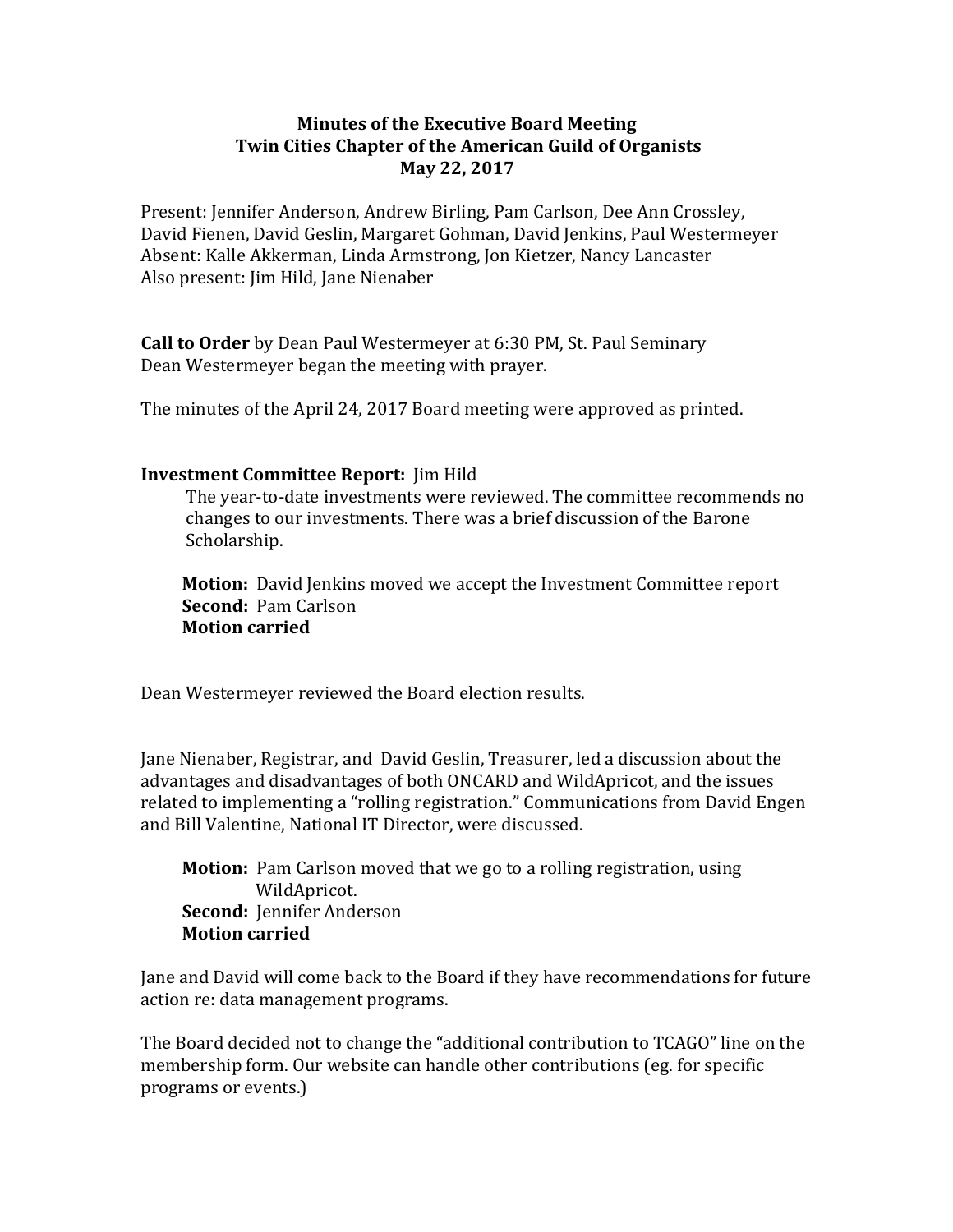#### **Treasurer's Report: David Geslin**

The year-to-date finances were reviewed, as well as the proposed budget for fiscal year 2017-2018.

There was a lengthy discussion on the current endowment fund's yearly distribution of \$5,000.00 in the general fund. By increasing that amount we could put more money into programs. It was also suggested we consider paying non-member performers on our programs (eg. Before Bach's Birthday Bash).

- **Motion:** David Geslin moved that the proposed budget be approved, with three changes:
	- "Funds from Endowment" increase to \$7,000.00
	- "Programs" budget increase to \$5,000.00
	- "Donations" increase to \$1,510.00

**Seconded: David Fienen Motion carried**

Dean Westermeyer reported that Nancy Lancaster is resigning from the Board. He would like to appoint Kyle Black to fill the remainder of her term. The Board approved.

Michael Edwins is resigning his position as Chaplain. Dean Westermeyer would like to appoint Jen Nagel, pastor at University Lutheran Church of Hope, as the new Chaplain. The Board approved.

### **Report:** Sub-Dean David Jenkins

The members' recital at Our Lady of Grace, Edina, was evaluated. It was definitely a success, with good attendance, interesting program and excellent playing. David recommended that in the future we make sure the host church organist is committed to the event's planning and publicity.

The program committee has discussed using venues we haven't been to for several years.

As of now, the program calendar is:

- September 17: opening event at St. Bartholomew Catholic Church, Wayzata
- November 11-12: Gail Archer at Mount Calvary Lutheran Church, Eagan
- February 3, 2018: Wilma Jensen
- March 17: Before Bach's Birthday Bash
- May 4: members' recital

Hospitality chair Bjorn Gustafson would like to add a member to his committee. His intent is to train a person who can chair the committee when he leaves. Bjorn indicated he would welcome discussing with the program committee the details of the planning and budget of the opening dinner event.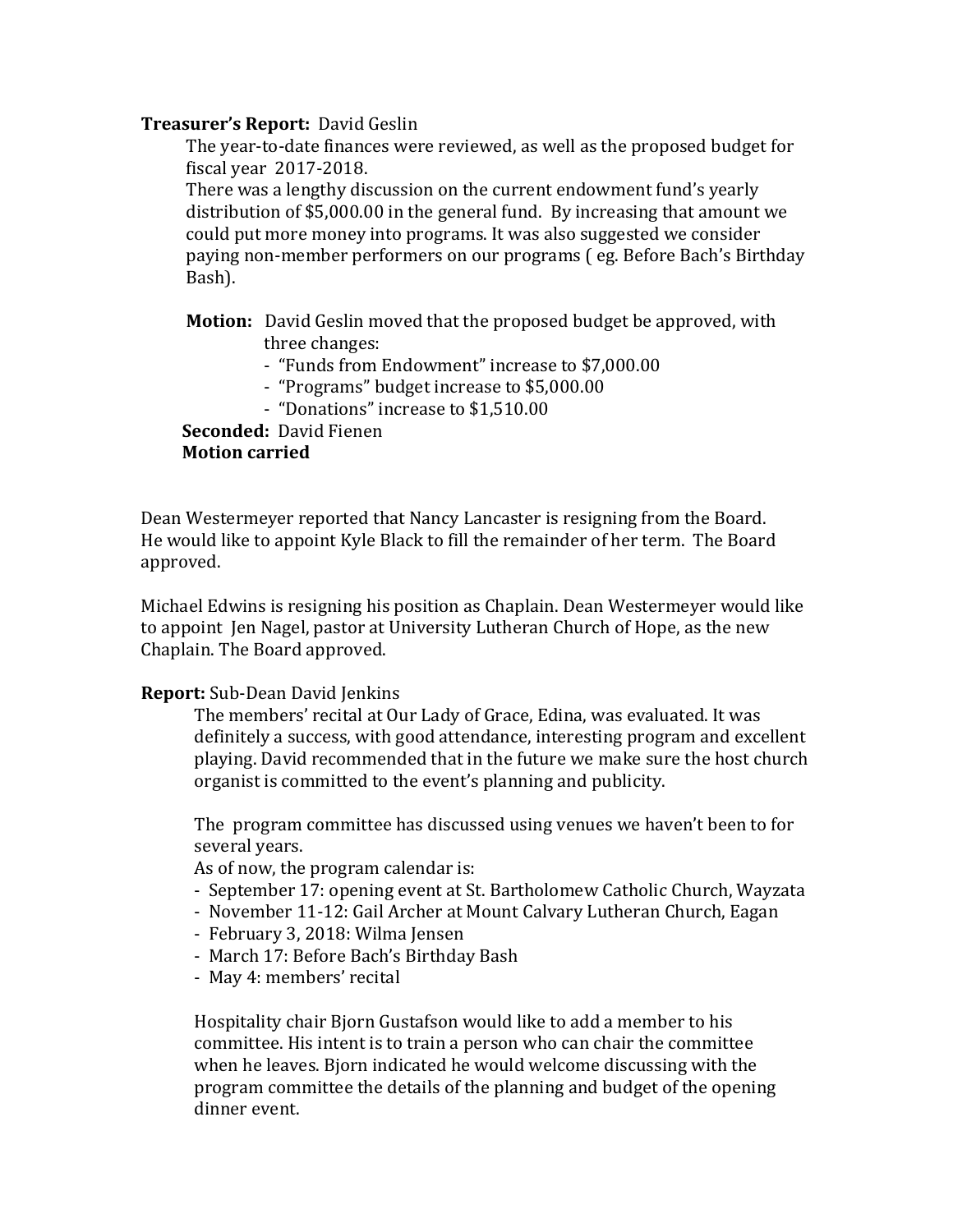David reported on the June, 2018 POE which TCAGO is sponsoring. The committee, with representatives from TCAGO, St Olaf College and Shattuck-St Mary's School, has met with Regional Councillor Marilyn Schempp. The budget will be prepared this summer and a treasurer will be designated. **Motion:** David Geslin moved we authorize (up to) a \$5,000.00 grant for POE, to be taken from the Board Unrestricted Funds.

**Second:** David Fienen

## **Motion carried**

**Dean's Report: Paul Westermeyer** 

- Kathryn Moen's birthday visits
- OHS ad sent designed by Sarah Garner
- FTC update

- Strategic Plan for National AGO - as a chapter Dean, Paul has been invited to be interviewed

### **Old Business:**

- 1) Dee Ann Crossley gave an update from Phil Asgian on the marketing of the DVD "A Guide for Organ Committees." The Board agreed to put a June 30 deadline to set up a page on the TCAGO website on which to purchase the DVD. Dee Ann will communicate this to Phil, Kirsten Uhlenberg and David Engen.
- 2) The joint meeting of the old and new TCAGO Boards will be on Monday, June 26, 6-9 PM.
- 3) The consideration of Andrew Birling's proposal to fund beginning organists is postponed.
- 4) The next Board meeting is Monday, August 28.

Dee Ann will speak with Jane Nienaber about the Officer's report to National Council, due July 1st.

The meeting was adjourned at 9:15. Dee Ann Crossley, secretary